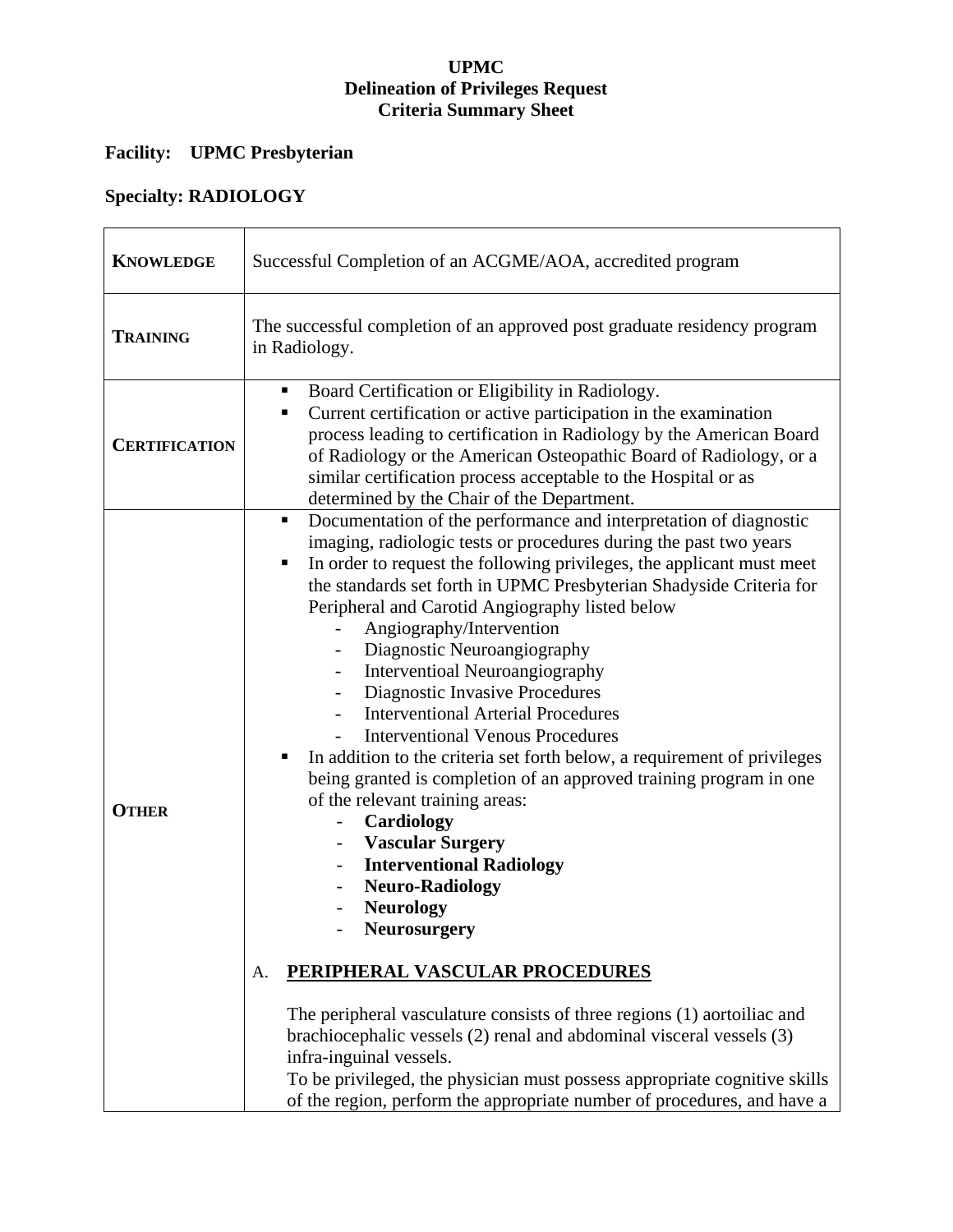#### **UPMC Delineation of Privileges Request Criteria Summary Sheet**

| $\sum$                                                                                                                                                                                                                                                                                                                                                                                                                                                                                                                                                           |
|------------------------------------------------------------------------------------------------------------------------------------------------------------------------------------------------------------------------------------------------------------------------------------------------------------------------------------------------------------------------------------------------------------------------------------------------------------------------------------------------------------------------------------------------------------------|
| letter of endorsement from the proctor or training program once basic                                                                                                                                                                                                                                                                                                                                                                                                                                                                                            |
| requirements are met.                                                                                                                                                                                                                                                                                                                                                                                                                                                                                                                                            |
|                                                                                                                                                                                                                                                                                                                                                                                                                                                                                                                                                                  |
| 1. COGNITIVE SKILLS:                                                                                                                                                                                                                                                                                                                                                                                                                                                                                                                                             |
| Cognitive skills for each region will be required. It is expected the<br>cognitive skills will be obtained via residency training or CME<br>courses. A list of cognitive skills by no means meant to be totally<br>inclusive follows:<br>Clinical evaluation and assessment.<br>Knowledge of anatomy and physiology of vessels to be<br>ш<br>tested.<br>Familiarity with non-invasive testing.<br>Device training<br>п<br>Knowledge of appropriate indications for interventions<br>п<br>Ability to perform catheter directed dilations and<br>п<br>thrombectomy |
| 2. ANGIOGRAPHY:                                                                                                                                                                                                                                                                                                                                                                                                                                                                                                                                                  |
| To receive initial privileges in peripheral angiography, a physician<br>must have performed 100 diagnostic arteriograms with 50 as the<br>primary operator. These procedures will also count for regional<br>privileging.                                                                                                                                                                                                                                                                                                                                        |
| <b>3.INTERVENTIONS:</b>                                                                                                                                                                                                                                                                                                                                                                                                                                                                                                                                          |
| Interventions are defined as coiling, balloon dilatations or<br>п<br>stenting of vessels.<br>To receive initial privileges in peripheral interventions, the<br>physician must have participated in 50 peripheral<br>intervention procedures with 25 as the primary operator.                                                                                                                                                                                                                                                                                     |
| <b>4.REGIONAL CREDENTIALING:</b>                                                                                                                                                                                                                                                                                                                                                                                                                                                                                                                                 |
| Regional privileging will also be needed. To receive initial privileges<br>in a specific region, the physician must have performed 20 diagnostic<br>arteriograms and 10 interventions as primary operator in that specific<br>region ((1) aortoiliac and brachiocephalic vessels (2) renal and<br>abdominal visceral vessels (3) infra-inguinal vessels).                                                                                                                                                                                                        |
| 5. ENDOVASCULAR STENT GRAFTS:                                                                                                                                                                                                                                                                                                                                                                                                                                                                                                                                    |
| <b>Abdominal Aorta</b> . To receive initial privileges in<br>endovascular stent grafts of the abdominal aorta, the<br>physician must have performed a minimum number of 10                                                                                                                                                                                                                                                                                                                                                                                       |